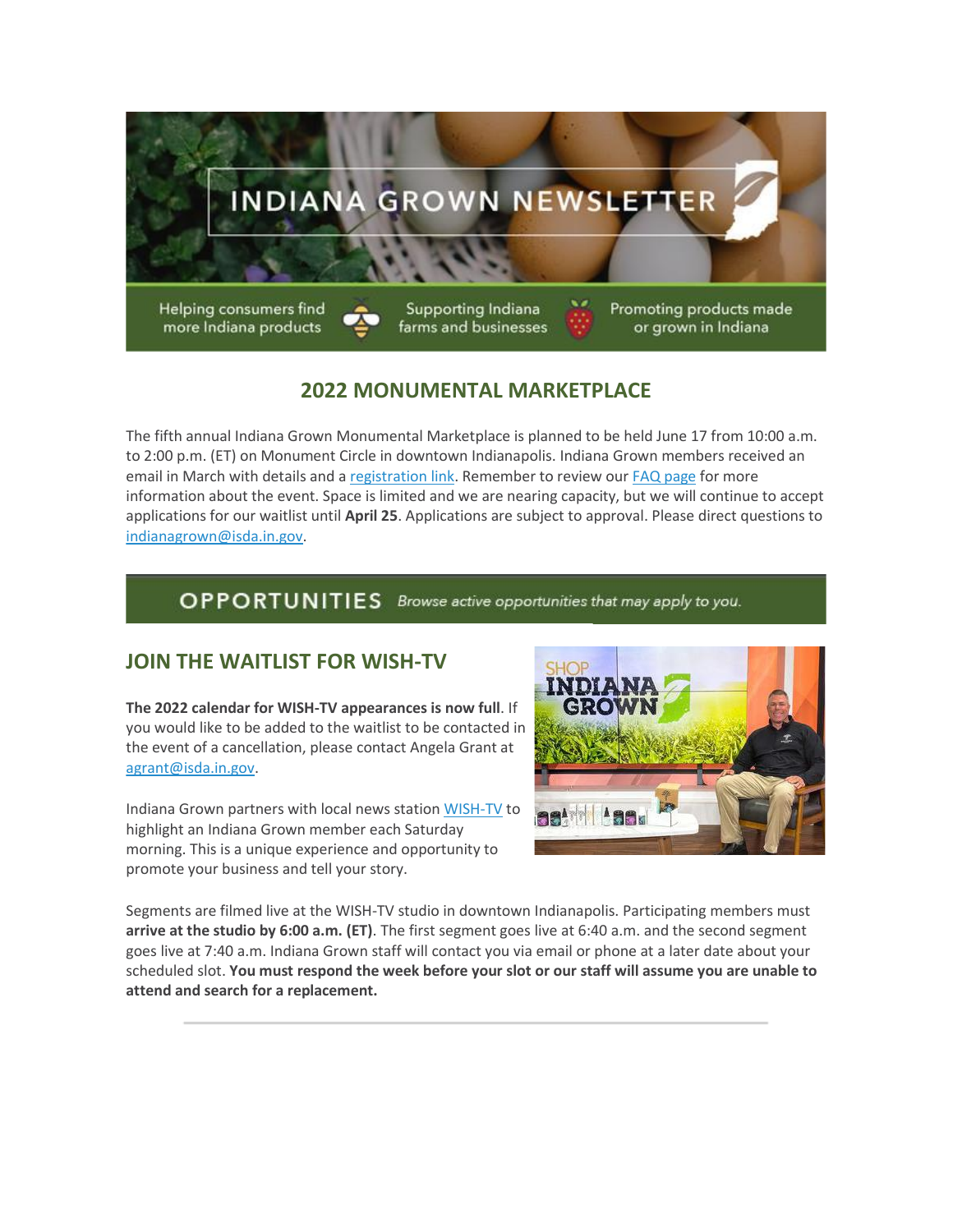### **THE INDIANA SBDC AGRIBUSINESS INITIATIVE**

The Indiana SBDC Agribusiness Initiative offers Hoosier small businesses and entrepreneurs in the agriculture sector access to no-cost, confidential specialty business advising and training, including financing, crop yield projections, U.S. Department of Agriculture loan packaging, value-added product development and commodity exporting, among others. The Agribusiness Initiative is made available in partnership with the Purdue Center for Regional Development (PCRD), Purdue Extension and the Indiana State Department of Agriculture (ISDA). For more information and to request assistance, please visit [isbdc.org/agribusiness-initiative.](https://lnks.gd/l/eyJhbGciOiJIUzI1NiJ9.eyJidWxsZXRpbl9saW5rX2lkIjoxMDMsInVyaSI6ImJwMjpjbGljayIsImJ1bGxldGluX2lkIjoiMjAyMjA0MDguNTYxNDAwMzEiLCJ1cmwiOiJodHRwczovL2lzYmRjLm9yZy9hZ3JpYnVzaW5lc3MtaW5pdGlhdGl2ZS8ifQ.NoLtC0Vs9hAw7BrC3p_v-lHS2F1Vt5o0ogl0YdoAPPE/s/1030915350/br/129558684242-l)



### **STATEHOUSE MARKET WANTS YOU!**

[Statehouse Market](https://lnks.gd/l/eyJhbGciOiJIUzI1NiJ9.eyJidWxsZXRpbl9saW5rX2lkIjoxMDQsInVyaSI6ImJwMjpjbGljayIsImJ1bGxldGluX2lkIjoiMjAyMjA0MDguNTYxNDAwMzEiLCJ1cmwiOiJodHRwOi8vd3d3LnN0YXRlaG91c2VtYXJrZXQuY29tL2Fib3V0LyJ9.cTv4VdVUJbYBbAIYT5VytsgBNMH03MwLOWeTsAznWGw/s/1030915350/br/129558684242-l) is a convenient all-in-one destination for State employees and downtown workers to enjoy a tasty lunch and support a wide variety of Hoosier growers and producers that work to provide fresh, high-quality foods to fellow Hoosiers.

This year, market season kicks off May 26 and runs each Thursday from 10:30 a.m. to 1:30 p.m. through Oct. 6, 2022.

Indianapolis-area growers, producers, chefs or small businesses interested in joining Statehouse Market should email [manager@statehousemarket.com](mailto:manager@statehousemarket.com) for more information and to apply to sell Indiana-grown and Indiana-made goods, like coffee, tea, herbs, soaps, lotions, breads, specialty produce, healthy prepared foods and more!

### MEMBER RESOURCES Review frequently requested information.

#### **MEMBER SPOTLIGHTS**

[Sign up here](https://lnks.gd/l/eyJhbGciOiJIUzI1NiJ9.eyJidWxsZXRpbl9saW5rX2lkIjoxMDUsInVyaSI6ImJwMjpjbGljayIsImJ1bGxldGluX2lkIjoiMjAyMjA0MDguNTYxNDAwMzEiLCJ1cmwiOiJodHRwczovL2RvY3MuZ29vZ2xlLmNvbS9mb3Jtcy9kL2UvMUZBSXBRTFNmOS1QR3k5bGszUkdicG9QdGFnZG5ocG45dUtNYUdhUXBNT3Zjako3SGUtX2t6d1Evdmlld2Zvcm0_dXNwPXNmX2xpbmsifQ.Im22bkjdtOQEzpsptDZCSfVPtbmIoxSlp02yfOjpqk0/s/1030915350/br/129558684242-l) to be featured on the Indiana Grown social media channels and website! The information you provide will be used to create social media captions as well as a blog post, so be sure to give us plenty to work with. This is a great way for consumers, other Indiana Grown members and our team get to know your business better.

Pictured: [Red Hill Fiber,](https://lnks.gd/l/eyJhbGciOiJIUzI1NiJ9.eyJidWxsZXRpbl9saW5rX2lkIjoxMDYsInVyaSI6ImJwMjpjbGljayIsImJ1bGxldGluX2lkIjoiMjAyMjA0MDguNTYxNDAwMzEiLCJ1cmwiOiJodHRwczovL3JlZGhpbGxmaWJlci5jb20vIn0.qeTfKfUTL0nMgWfCQLFCspUcR2zYmDDYguBZ47x61dQ/s/1030915350/br/129558684242-l) featured March 10, 2021